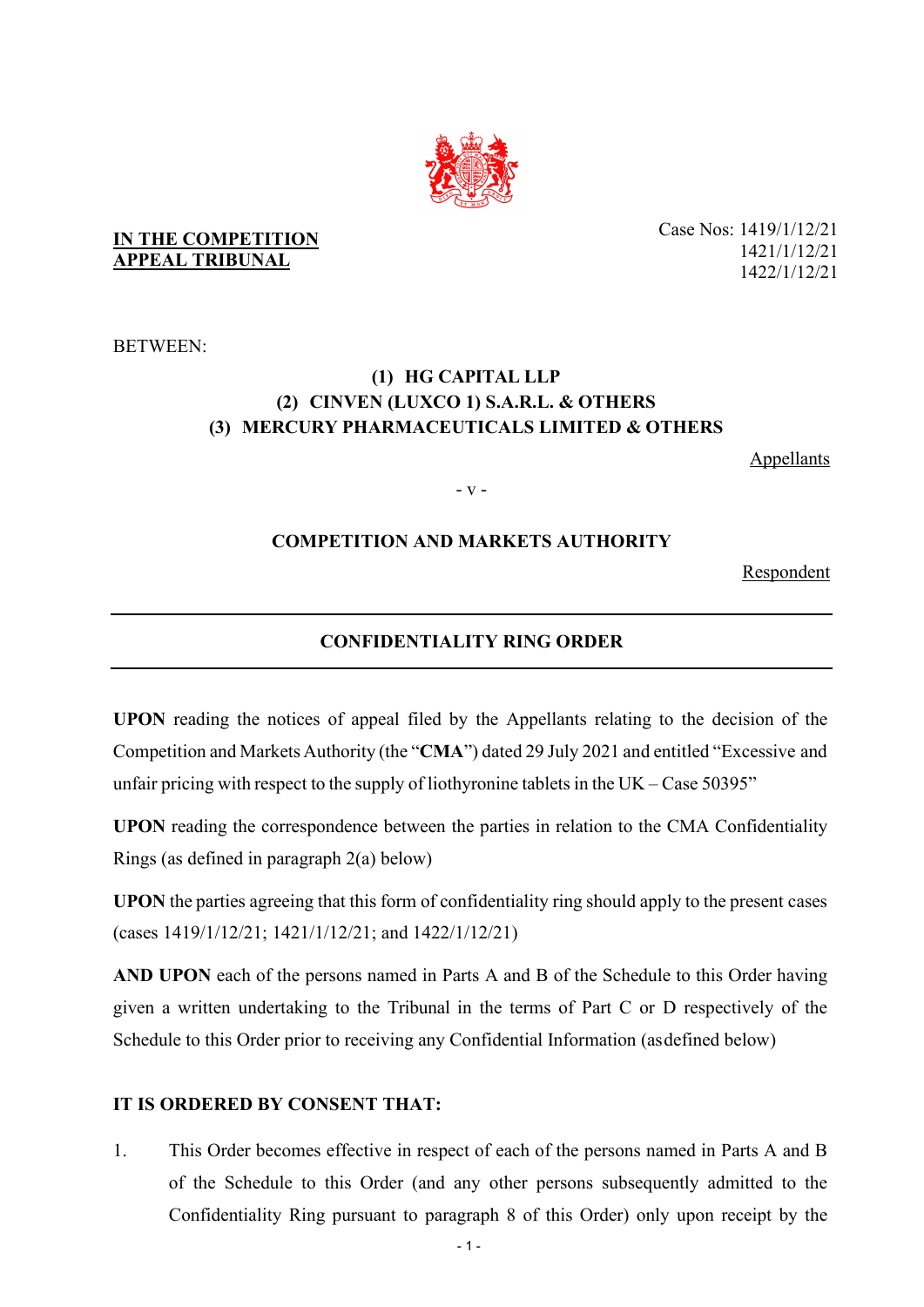Competition Appeal Tribunal (the "**Tribunal**") of a signed undertaking in the terms of Part C or D of the Schedule to this Order.

## **DEFINITIONS**

- 2. For the purposes of this Order:
	- (a) "**CMA Confidentiality Rings**" refers to the confidentiality rings that were established by the CMA in Case 50395.
	- (b) "**Confidentiality Ring**" means all those Relevant Individuals who have signed an undertaking to the Tribunal in the terms of Part C or D of the Schedule to this Order, of which a copy has been provided to the Tribunal.
	- (c) "**Confidential Information**" means Inner Confidentiality Ring Information; Outer Confidentiality Ring Information and information that is subject to the CMA Confidentiality Rings.
	- (d) "**Inner Confidentiality Ring Information**" means documents, including any part of those documents and any information contained within those documents, which the CMA and/or the Tribunal consider justify the requirements for confidential treatment in accordance with Rule 99 and/or Rule 101 of the CompetitionAppeal Tribunal Rules 2015 (S.I. 2015 No. 1648).
	- (e) "**Inner Confidentiality Ring Members**" are those persons listed in Part A of the Schedule to this Order, as amended from time to time in accordance with the provisions of paragraphs 8 and 9 below or an order of the Tribunal, who have given a signed undertaking in the terms of Part C of the Schedule to this Order in these proceedings and that signed undertaking has been provided to the Tribunal and (in the case of those persons who are added as Inner Confidentiality Ring Members in accordance with the provisions of paragraph 8 below) where the Proposing Party has complied with paragraph 8.
	- (f) "**Outer Confidentiality Ring Information**" means documents or information provided by a Party or Third Party (the "**Disclosing Party"**), including any part of those documents and any information contained within those documents which the Disclosing Party considers justify the requirements for confidential treatment in accordance with Rule 99 and/or Rule 101 of the Competition Appeal Tribunal Rules 2015 (S.I. 2015 No. 1648).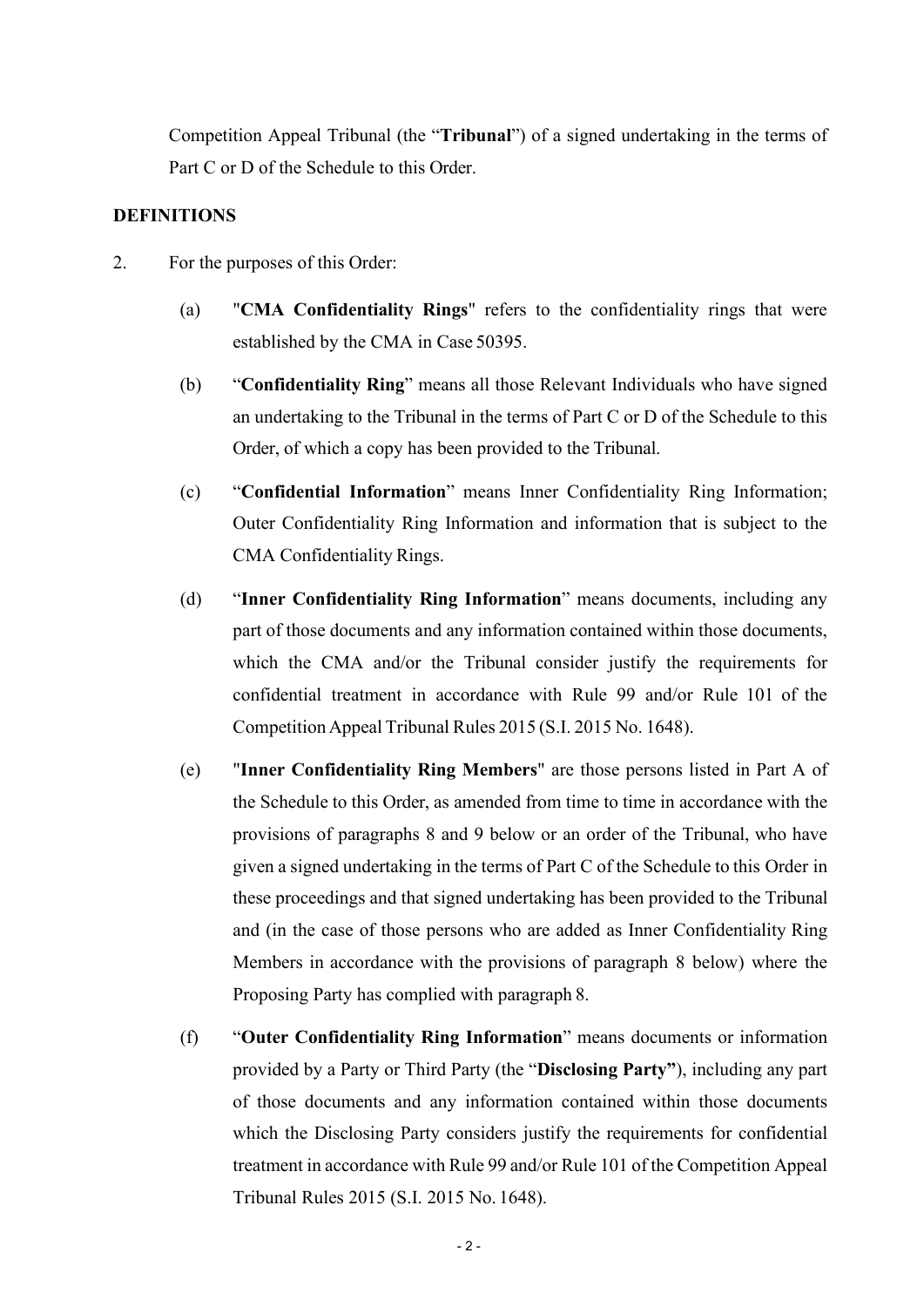## (g) "**Outer Confidentiality Ring Members**" are:

- (i) Inner Confidentiality Ring Members; and
- (ii) those persons listed in Part B of the Schedule to this Order, as amended from time to time in accordance with the provisions of paragraphs 8 and 9 below or an order of the Tribunal, who have given a signed undertaking in the terms of Part D of the Schedule to this Order, and that signed undertaking has been provided to the Tribunal and (in the case of those persons who are added as Outer Confidentiality Ring Members in accordance with the provisions of paragraph 8 below) where the Proposing Party has complied with paragraph 8.
- (h) "**Party**" means a party to these proceedings.
- (i) "**Relevant Individuals**" are Inner Confidentiality Ring Members and Outer Confidentiality Ring Members.
- (j) "**these proceedings**" means the appeals in cases 1419/1/12/21, 1421/1/12/21, and 1422/1/12/21.
- (k) "**Third Party**" means a legal or natural person other than a Party that made a request to the CMA for confidential treatment of its information during the administrative procedure in Case 50395.

## **INNER CONFIDENTIALITY RING INFORMATION**

3. Inner Confidentiality Ring Information provided in the context of these proceedings is to be provided or made available only to any employee of the Tribunal; any employee of the CMA and Inner Confidentiality Ring Members, to be held by them on the terms set out in Part C of the Schedule to this Order, subject to the following paragraphs of this Order.

## **OUTER CONFIDENTIALITY RING INFORMATION**

- 4. Outer Confidentiality Ring Information provided in the context of these proceedings is to be provided or made available only to any employee of the Tribunal; any employee of the CMA and Outer Confidentiality Ring Members, to be held by them on the terms as set out in:
	- 4.1 if the individual is also an Inner Confidentiality Ring Member, Part C of the Schedule to this Order, subject to the following paragraphs of this Order;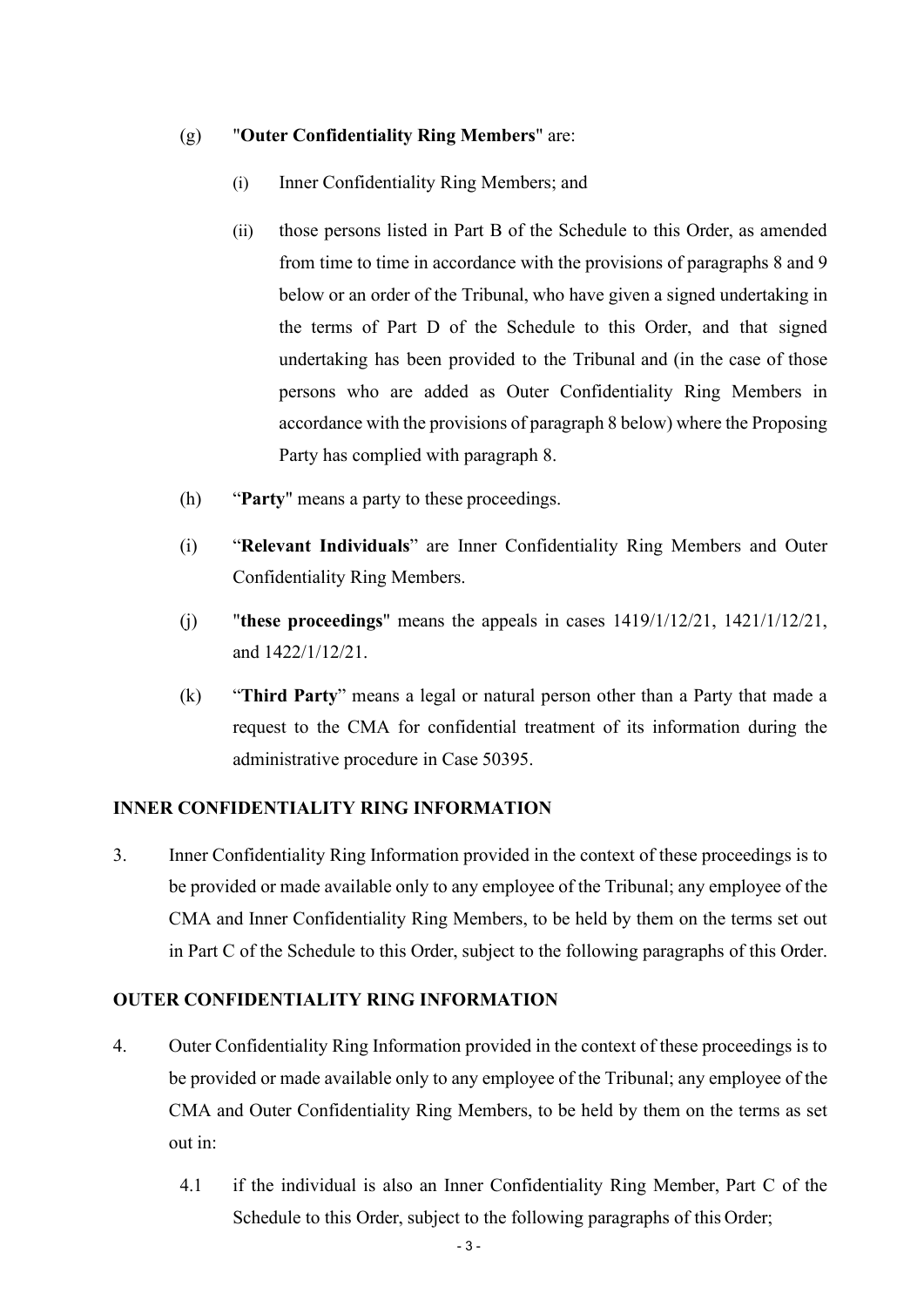4.2 if the individual is not also an Inner Confidentiality Ring Member, Part D of the Schedule to this Order, subject to the following paragraphs of this Order.

# **CONFIDENTIALITY MARKINGS**

- 5. All documents served in these proceedings must be marked so as to indicate the parts in relation to which confidential treatment is claimed, in the manner referred to in paragraph 7.46 of the Tribunal's Guide to Proceedings 2015. A system of colour- coding shall be used to indicate to which entity the Confidential Information belongs (or such other system as the parties shall agree should this colour-coding be considered to be or to have become unworkable). The system of colour-coding to be used, subject to any alternative agreement between the parties, is as follows:
	- 5.1 Yellow highlighting to indicate Inner Confidentiality Ring Information belonging to a Party;
	- 5.2 Green highlighting to indicate Outer Confidentiality Ring Information belonging to a Party;
	- 5.3 Blue highlighting to indicate Inner Confidentiality Ring Information belonging to a Third Party;
	- 5.4 Pink highlighting to indicate Outer Confidentiality Ring Information belonging to a Third Party; and
	- 5.5 Red highlighting to indicate personal information that should be protected on the basis of GDPR and/or data protection.

## **SCOPE OF THE ORDER**

- 6. For the avoidance of doubt, nothing in this Order or in its Schedule shall prohibit any Relevant Individual from:
	- 6.1 making use of any necessary secretarial, IT, printing, and other support personnel (not including trainee solicitors or paralegals) under the supervision of such Relevant Individuals, provided that such personnel have been informed of the confidential nature of the Confidential Information and the terms of Part B of the Schedule to this Order; and/or
	- 6.2 granting access to Confidential Information contained in any relevant document to an external eDisclosure/eBundle or litigation support provider engaged by or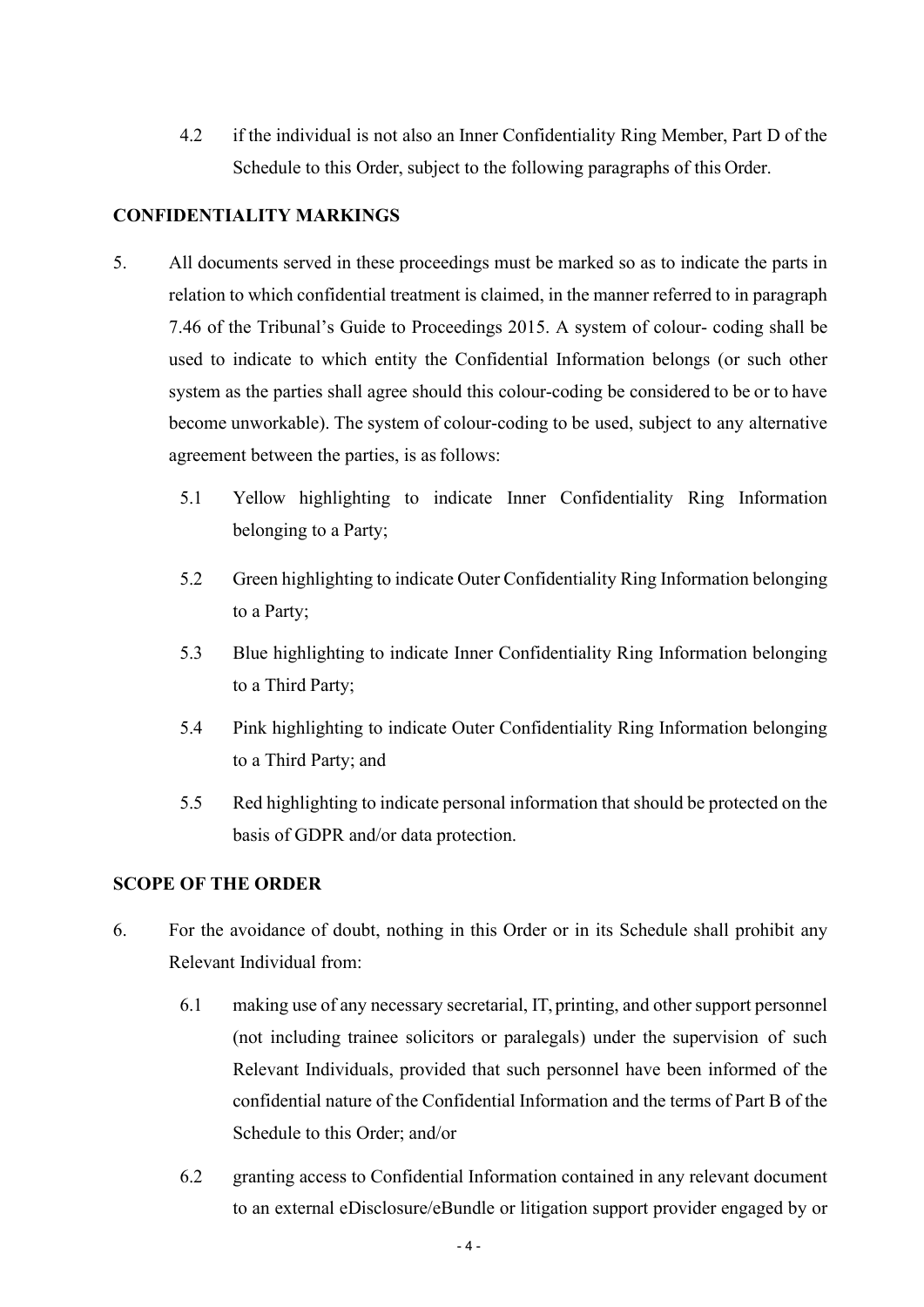on behalf of any of the parties in connection with these proceedings in order to provide eDisclosure/eBundle or similar services in support of a Relevant Individual and whose identity is notified in writing to the other partiesin advance, provided always that the provider has been engaged on terms that impose strict confidentiality obligations on it and informed of the confidential nature of the relevant material and the terms of Annex B to this Order; and/or

- 6.3 disclosing any Inner Confidentiality Ring Information to any other Inner Confidentiality Ring Member and/or disclosing any Outer Confidentiality Ring Information to any other Outer Confidentiality Ring Member (as appropriate); and/or
- 6.4 showing any Confidential Information to an individual who is employed by, or who is giving evidence on behalf of, the Party who disclosed that Confidential Information.
- 7. Nothing in the confidentiality terms of this Order shall prevent or prohibit a receiving party from taking any action (including, in particular, disclosing Confidential Information to a person who is not a Relevant Individual and/or referring to such documents or information before the Tribunal) which has been authorised in writing by the party originally disclosing the Confidential Information (the "**Disclosing Party**") or which a receiving party is required to take by applicable law or by a court of competent jurisdiction.

## **ADMISSIONS TO THE INNER OR OUTER CONFIDENTIALITY RING**

- 8. If a Party (the "**Proposing Party**") wishes to add an additional person as an Inner Confidentiality Ring Member or as an Outer Confidentiality Ring Member:
	- 8.1 it shall notify and request the express written consent of the other Parties (each a "Receiving Party" and together, the "Receiving Parties") and when requesting such written consent specify the name and role of the proposed additional person;
	- 8.2 following receipt of a notice pursuant to paragraph 8.1 above, a Receiving Party shall not unreasonably withhold or delay their consent and if any Receiving Party objects to the proposed addition to the Inner Confidentiality Ring or the Outer Confidentiality Ring, they shall notify the Proposing Party in writing within 2 working days that they so object;
	- 8.3 if express consent is given by the Receiving Parties, or the Receiving Parties (or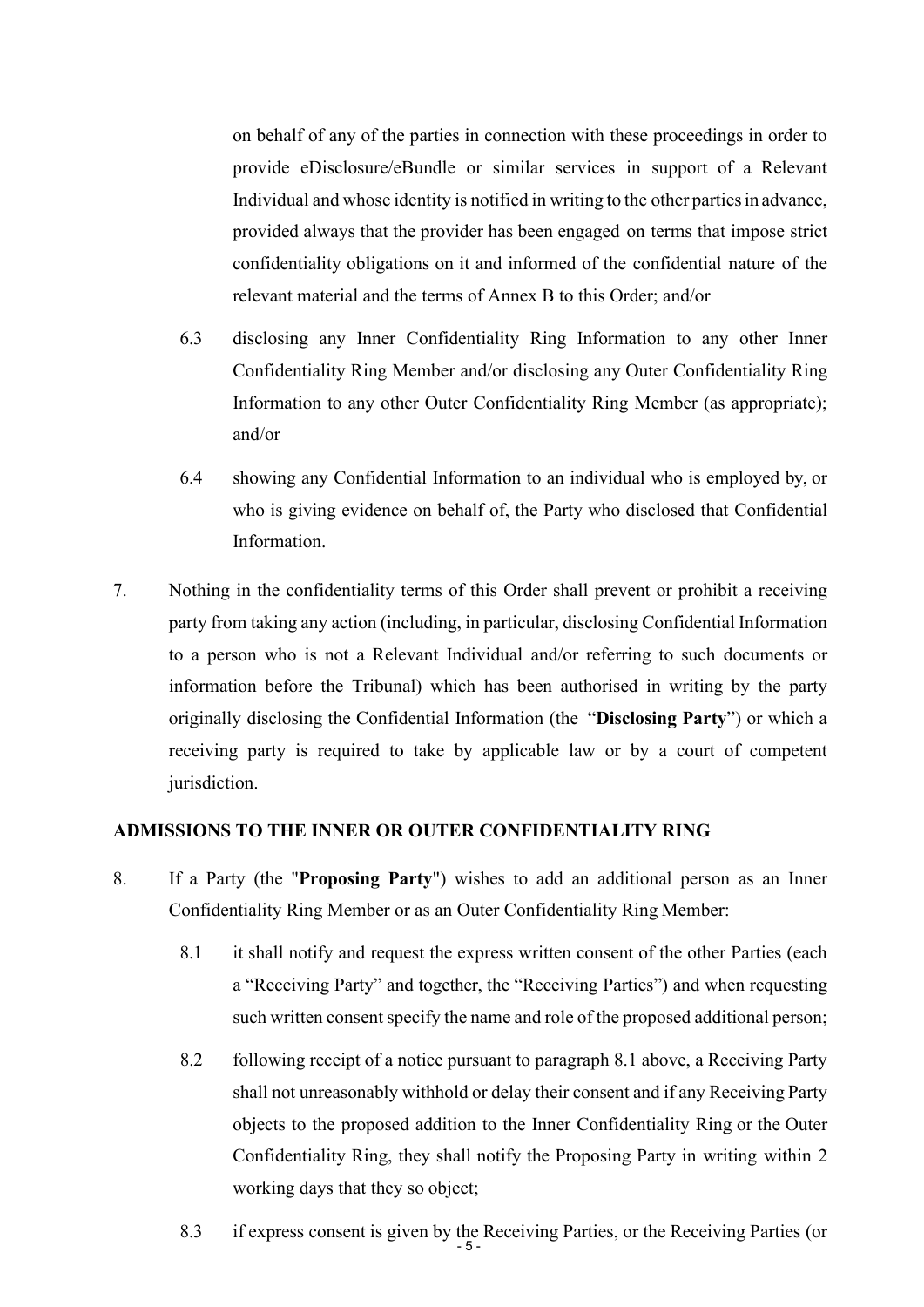any Receiving Party) fail to give express consent or fail to give written notice of objection within the 2 working day period specified in paragraph 8.2 above, the additional person will be required to give the written undertaking to the Tribunal in the terms of Part C or D (as appropriate) of the Schedule to this Order; and the Proposing Party will provide that written undertaking and an amended version of Part A or B (as appropriate) of the Schedule to this Order to the Tribunal and the other Parties;

- 8.4 if any objection is received in accordance with paragraph 8.2 above, the Proposing Party may apply to the Tribunal and give notice of such application to the Receiving Parties.
- 9. If a Party wishes to remove a person as anInner Confidentiality Ring Member or an Outer Confidentiality Ring Member, that Party will notify the other Parties and provide an amended version of Part A or B (as appropriate) of the Schedule to this Order to the Tribunal and the other Parties.

# **ENFORCEMENT OF THE ORDER, COSTS AND LIBERTY TO APPLY**

- 10. In the event of any anticipated or actual breach of this Order, any Party may seek to enforce the terms of this Order.
- 11. In the event there is a conflict between this Order and the CMA Confidentiality Rings, the terms of this Order shall prevail.
- 12. Costs be reserved.
- 13. There shall be liberty to apply.

**Sir Marcus Smith** President of the Competition Appeal Tribunal

Made: 25 January 2022 Drawn: 25 January 2022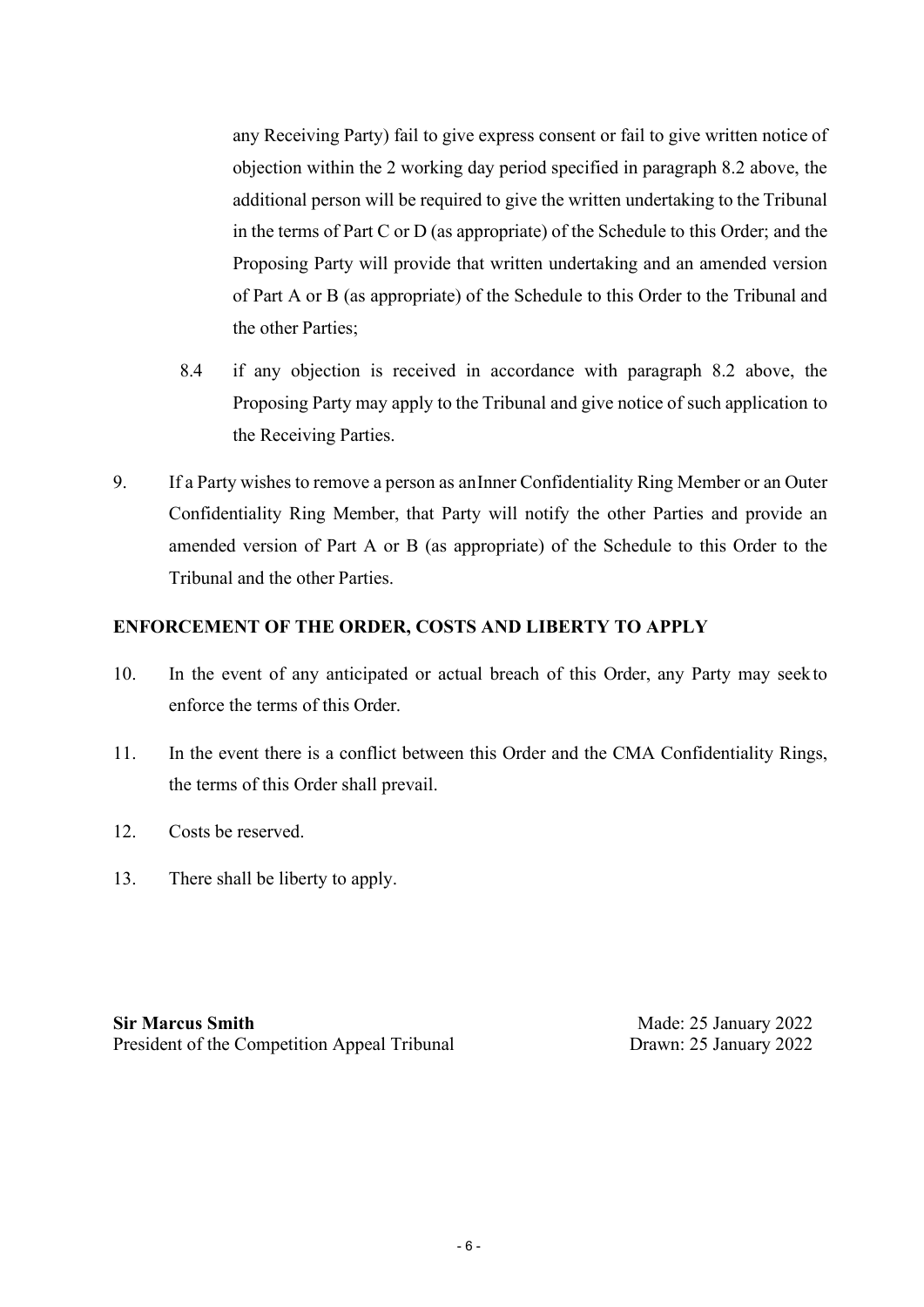# **SCHEDULE**

# **PART A**

# This part contains the names of Inner Confidentiality Ring Members:

For the First Appellant:  $\mathbf{1}$ .

| <b>Relevant Individuals</b>     | $\text{Role}(s)$                      |
|---------------------------------|---------------------------------------|
| <b>External counsel</b>         |                                       |
| <b>Brian Kennelly QC</b>        | <b>Counsel (Blackstone Chambers)</b>  |
| <b>Daniel Piccinin</b>          | <b>Counsel (Brick Court Chambers)</b> |
| <b>External solicitors</b>      |                                       |
| <b>Linklaters LLP</b>           |                                       |
| <b>Nicole Kar</b>               | Partner                               |
| <b>Sarina Williams</b>          | Partner                               |
| <b>Jonathan Ford</b>            | Counsel                               |
| <b>Alexander Fawke</b>          | <b>Managing Associate</b>             |
| <b>Charalampos Dimoulis</b>     | <b>Managing Associate</b>             |
| Ina Lunneryd                    | <b>Managing Associate</b>             |
| <b>Karolis Pocius</b>           | <b>Managing Associate</b>             |
| <b>Charles Jennings</b>         | Associate                             |
| Ryan Poh Wei Shiung             | <b>Trainee Solicitor</b>              |
| <b>External economists</b>      |                                       |
| <b>Charles River Associates</b> |                                       |
| Diana Jackson                   | <b>Vice President</b>                 |
| Patrick Andreoli-Versbach       | Principal                             |
| Max-Felix Schlosser             | <b>Associate Principal</b>            |
| <b>Balázs Csullag</b>           | <b>Senior Associate</b>               |

 $2.$ For the Second Appellants:

| <b>Relevant Individuals</b> | Role(s) |
|-----------------------------|---------|
| External counsel            |         |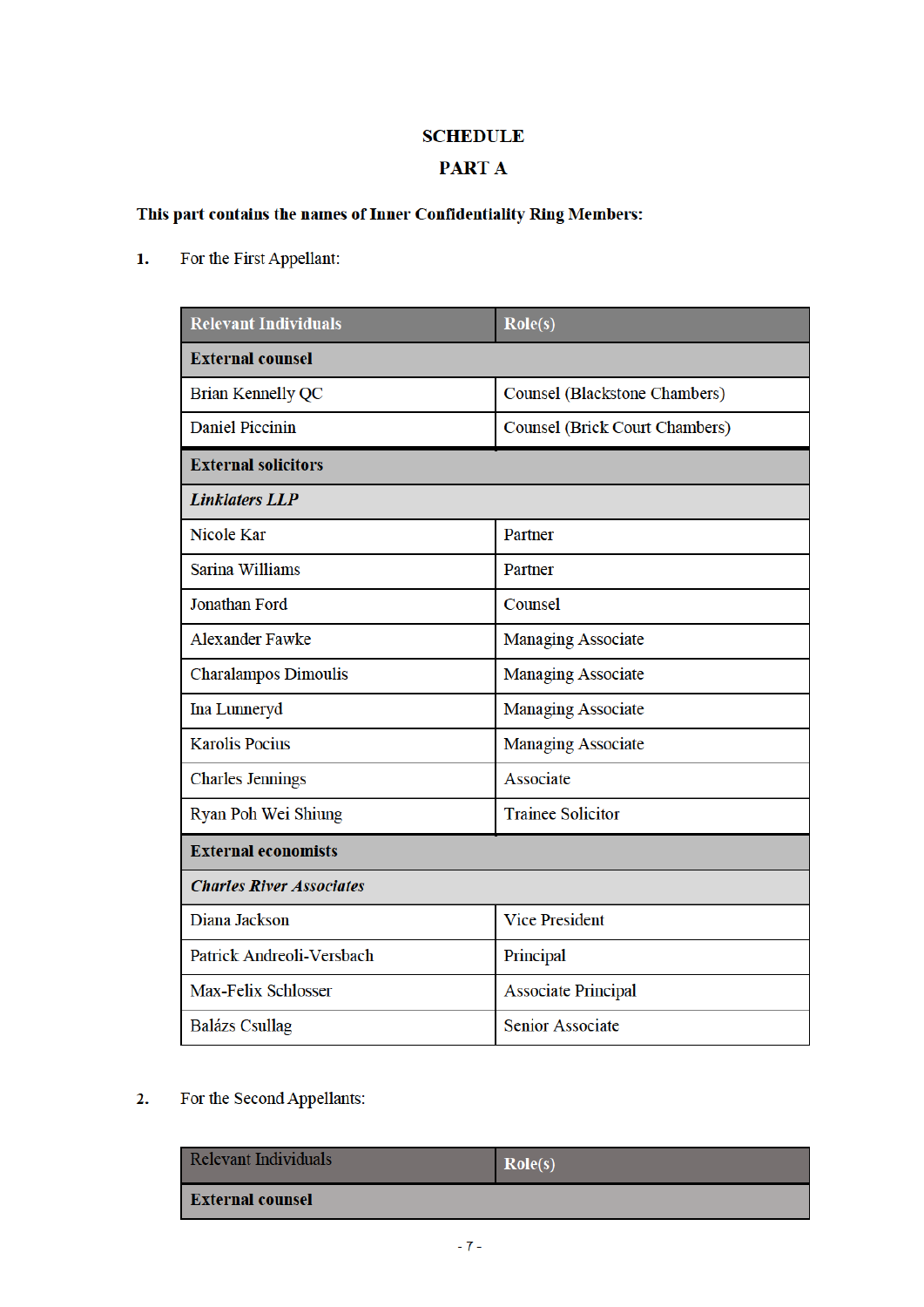| Robert O'Donoghue Q.C.              | <b>Counsel (Brick Court Chambers)</b> |
|-------------------------------------|---------------------------------------|
| Max Schaefer                        | Counsel (Brick Court Chambers)        |
| Emma Mockford                       | Counsel (Brick Court Chambers)        |
| <b>Ben Rayment</b>                  | <b>Counsel (Monckton Chambers)</b>    |
| <b>External solicitors</b>          |                                       |
| <b>Clifford Chance LLP</b>          |                                       |
| <b>Luke Tolaini</b>                 | Partner                               |
| <b>Greg Olsen</b>                   | Partner                               |
| <b>Ben Jasper</b>                   | <b>Senior Associate</b>               |
| <b>Tabitha Ward</b>                 | Associate                             |
| <b>Nissim Massarano</b>             | Associate                             |
| George Tyler                        | Associate                             |
| Nhi Nguyen                          | Associate                             |
| <b>Chloe Lettington</b>             | <b>Trainee Solicitor</b>              |
| Weil, Gotshal & Manges (London) LLP |                                       |
|                                     |                                       |
| Jenine Hulsmann                     | Partner                               |
| Chris Chapman                       | Counsel                               |
| <b>External economists</b>          |                                       |
| <b>Charles River Associates</b>     |                                       |
| <b>Matthew Bennett</b>              | <b>Vice President</b>                 |
| Uğur Akgün                          | <b>Director</b>                       |
| Vicki Mertzanidou                   | <b>Director</b>                       |
| Mariam Arutyunyan                   | <b>Associate Principal</b>            |
| Max-Felix Schlosser                 | <b>Associate Principal</b>            |
| <b>Balázs Csullag</b>               | <b>Senior Associate</b>               |
| <b>Oxera Consulting LLP</b>         |                                       |
| Avantika Chowdhury                  | Partner                               |

For the Third Appellants:  $3.$ 

| <b>Relevant Individuals</b> |
|-----------------------------|
|-----------------------------|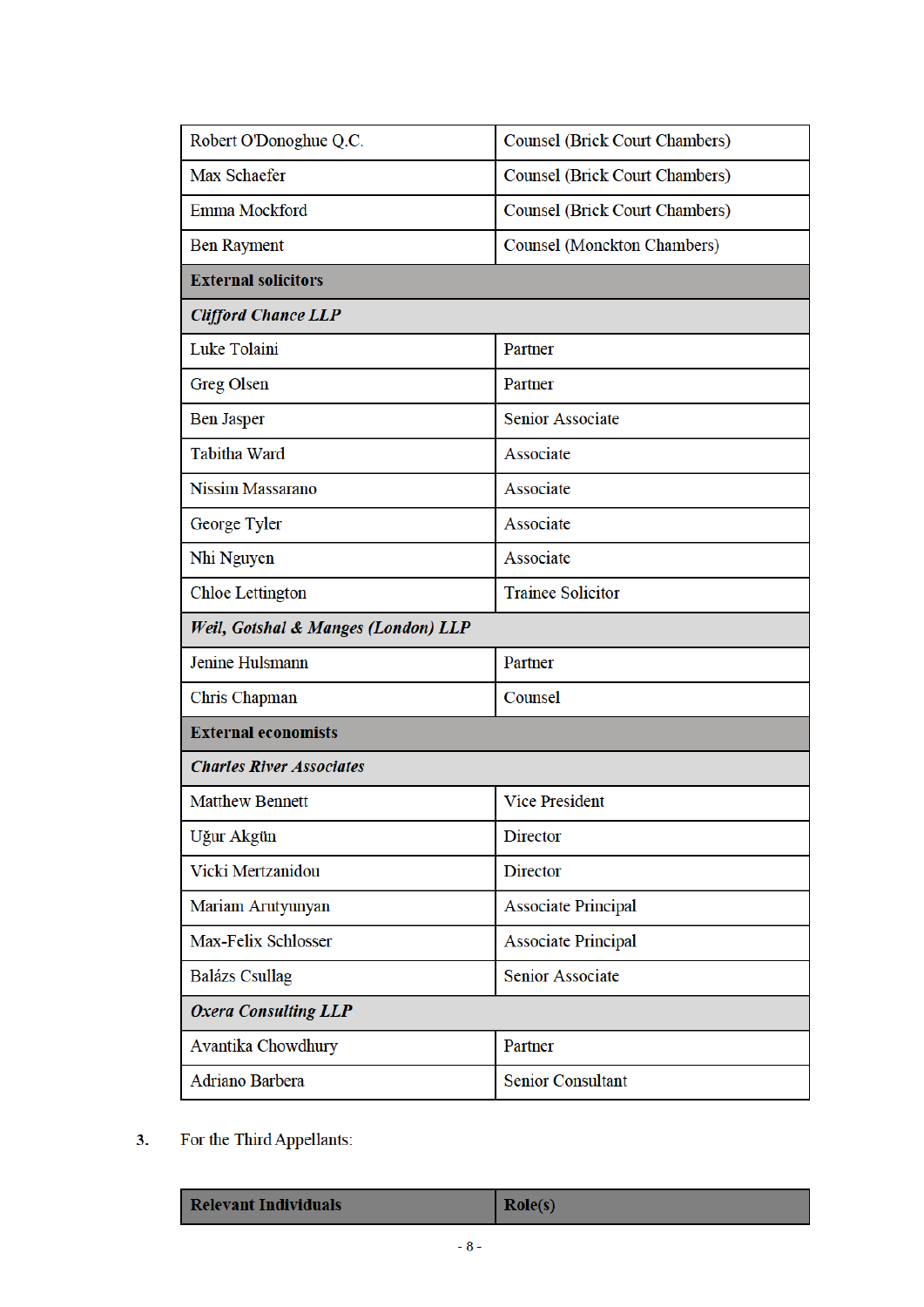| <b>External counsel</b>          |                                         |
|----------------------------------|-----------------------------------------|
| Mark Brealey QC                  | Counsel, Monckton Chambers              |
| <b>External solicitors</b>       |                                         |
| Morgan, Lewis & Bockius LLP      |                                         |
| <b>Frances Murphy</b>            | <b>Managing Partner</b>                 |
| Joanna Christoforou              | Partner                                 |
| <b>Leonidas Theodosiou</b>       | <b>Senior Associate</b>                 |
| Michael Zymler                   | Associate                               |
| Emma Walsh                       | Associate                               |
| <b>Edward Cook</b>               | Associate                               |
| <b>Christina Lewes</b>           | <b>Trainee Solicitor</b>                |
| <b>External economists</b>       |                                         |
| <b>Alix Partners</b>             |                                         |
| Derek Holt                       | <b>Managing Director</b>                |
| Jonathan Sandbach                | <b>Senior Advisor</b>                   |
| <b>Christina Iacovides</b>       | Consultant                              |
| <b>External expert witnesses</b> |                                         |
| <b>Richard Williams</b>          | <b>Industry Expert / Expert Witness</b> |
| <b>Warwick Smith</b>             | <b>Industry Expert / Expert Witness</b> |

For the Respondent:  $\overline{4}$ .

| <b>Relevant Individuals</b> | $\text{Role}(s)$                     |
|-----------------------------|--------------------------------------|
| <b>External counsel</b>     |                                      |
| <b>Josh Holmes QC</b>       | Counsel, Monckton Chambers           |
| <b>Tristan Jones</b>        | Counsel, Blackstone Chambers         |
| David Bailey                | Counsel, Brick Court Chambers        |
| <b>Jennifer MacLeod</b>     | <b>Counsel, Brick Court Chambers</b> |
| Hugo Leith                  | Counsel, Brick Court Chambers        |
| <b>External experts</b>     |                                      |
| Professor Tommaso Valletti  | Expert economist                     |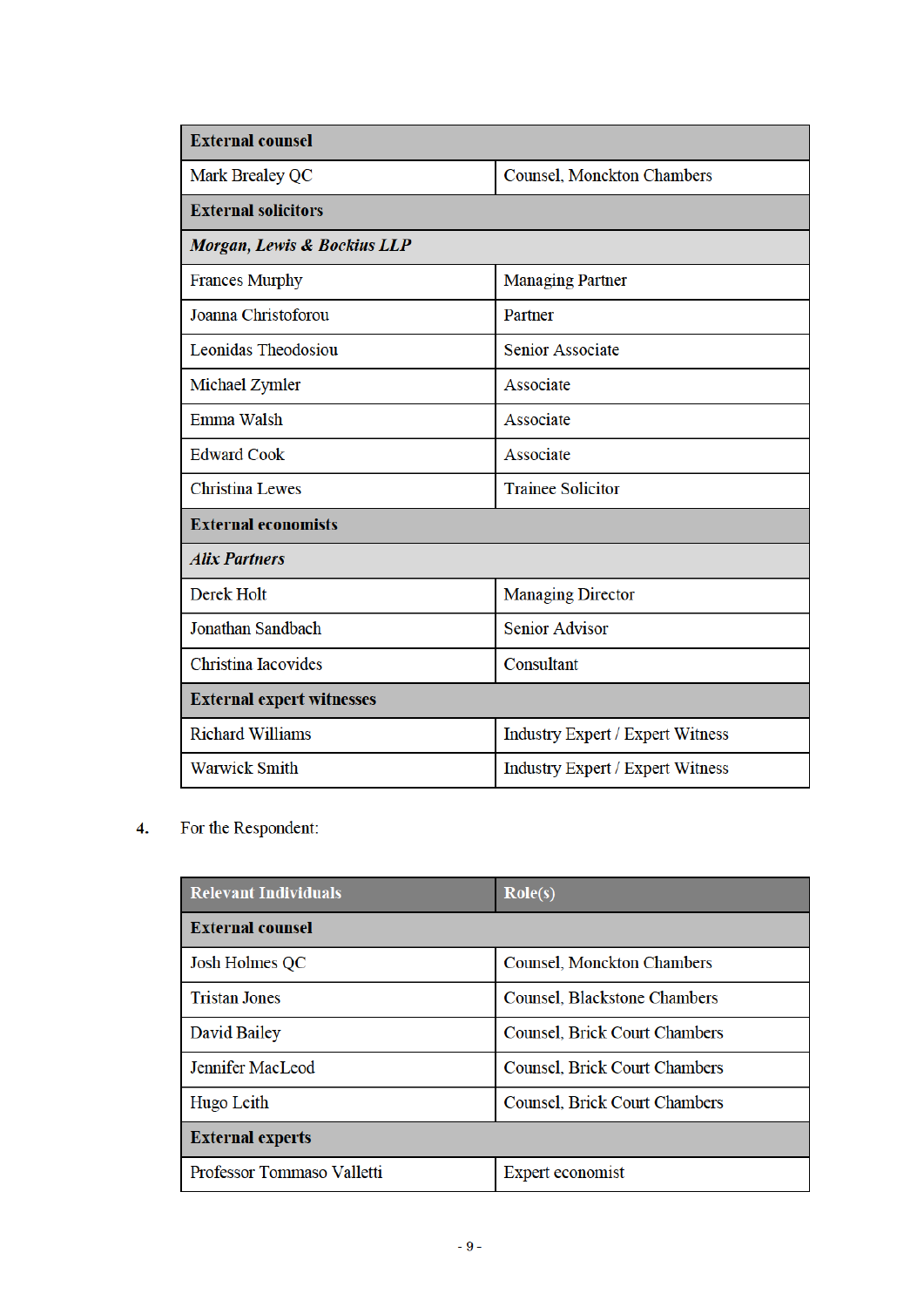| <b>Relevant Individuals</b> | $\text{Role}(s)$                             |
|-----------------------------|----------------------------------------------|
| <b>Greg Harman</b>          | Financial analysis expert, Berkeley          |
|                             | <b>Research Group</b>                        |
| Alberto Carpani             | <b>Associate Director, Berkeley Research</b> |
|                             | Group                                        |
| David Rogers                | Director, Berkeley Research Group            |
| Vasundhara Bahadur          | Senior Associate, Berkeley Research Group    |
| Rosie Jia                   | Associate, Berkeley Research Group           |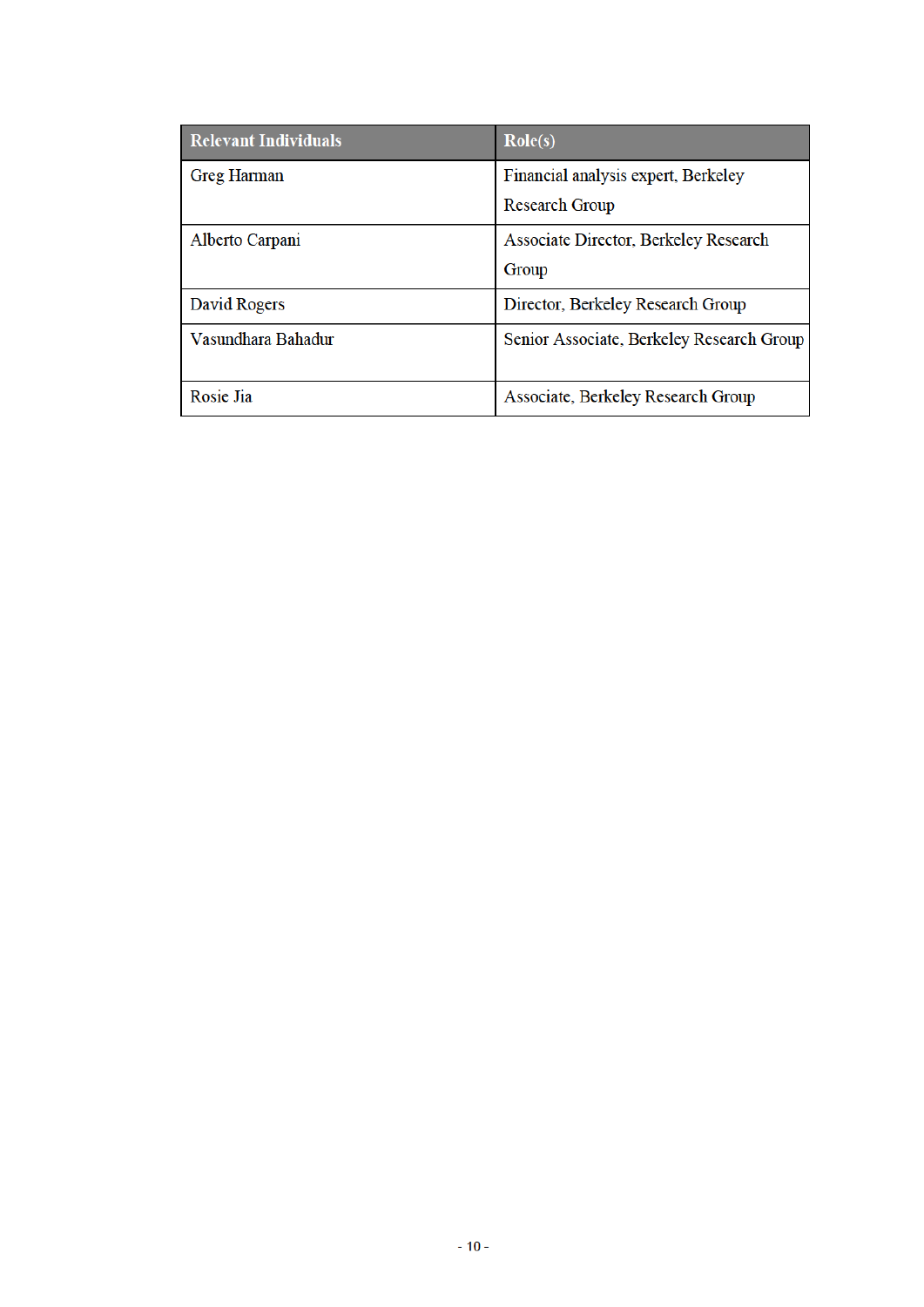## **PART B**

This part contains names of Outer Confidentiality Ring Members (excluding Outer **Confidentiality Ring Members who are also Inner Confidentiality Ring Members):** 

For the First Appellant 5.

| <b>Relevant Individuals</b> | $\text{Role}(s)$            |
|-----------------------------|-----------------------------|
| <b>In-house counsel</b>     |                             |
| $Hg$ Capital LLP            |                             |
| <b>Andrew Jessop</b>        | <b>General Counsel</b>      |
| Lisa Eger                   | <b>Senior Legal Counsel</b> |

#### For the Second Appellants 6.

| <b>Relevant Individuals</b> | Role(s)                |
|-----------------------------|------------------------|
| In-house counsel            |                        |
| <b>Babett Carrier</b>       | <b>General Counsel</b> |

#### For the Third Appellants 7.

| <b>Relevant Individuals</b> | Role(s)                |
|-----------------------------|------------------------|
| In-house counsel            |                        |
| <i>Advanz</i>               |                        |
| <b>Robert Sully</b>         | <b>General Counsel</b> |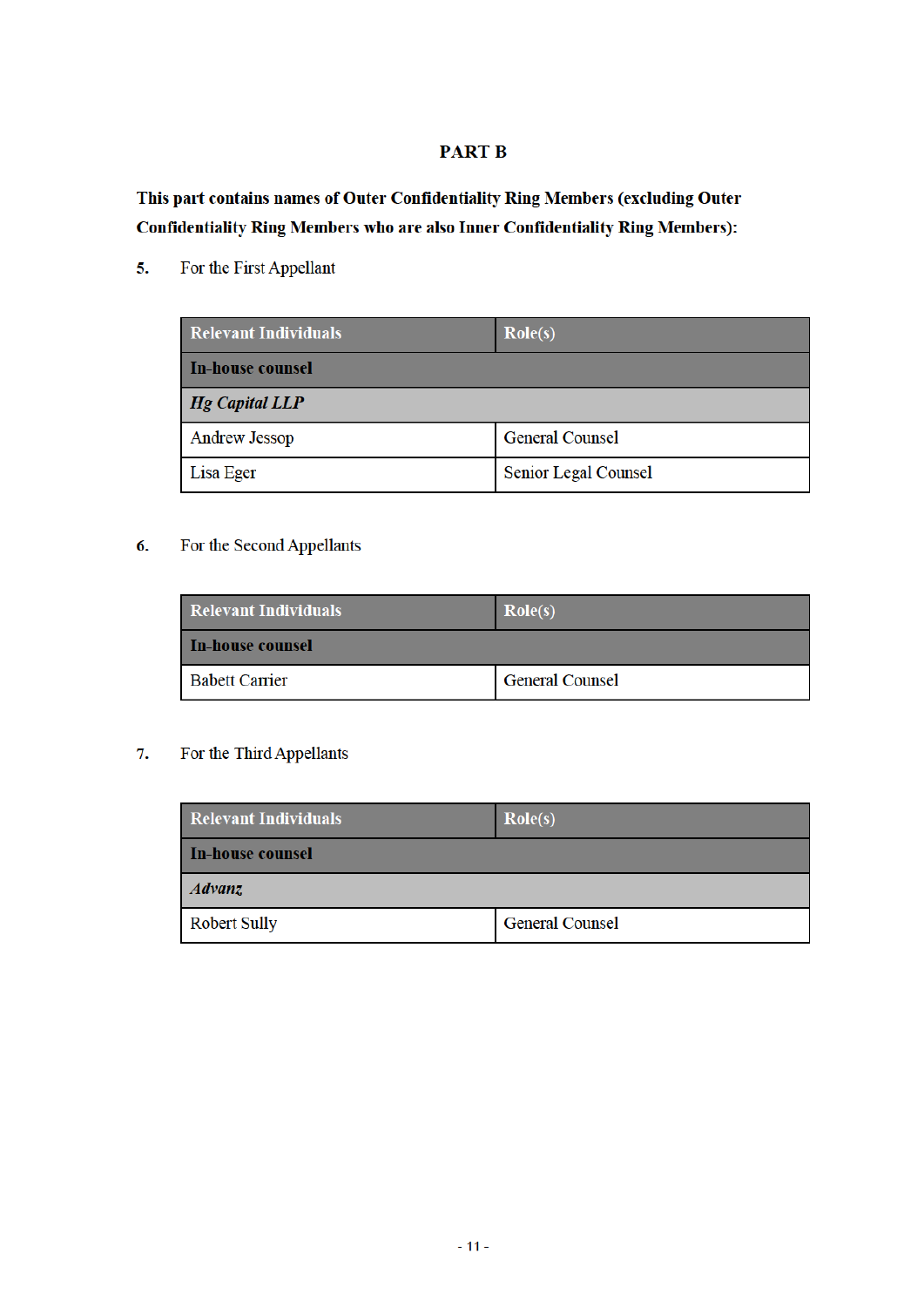## **PART C**

### **UNDERTAKING**

## **(TO BE PROVIDED BY INNER CONFIDENTIALITY RING MEMBERS)**

Defined terms set out in this document have the meaning set out in the Tribunal's Order of [●] 2022 above (the "**Tribunal's Order**").

In respect of any Inner Confidentiality Ring Information and/or Outer Confidentiality Ring Information disclosed to them pursuant to this Order, each Inner Confidentiality Ring Member undertakes that they will comply with the following requirements, to the extent applicable to them, in the terms below.

#### **I, the undersigned, undertake to the Tribunal and each of the parties as follows:**

- **1.** I have read a copy of the Tribunal's Order and understand the implications of that Order and the giving of this undertaking.
- **2.** I will not disclose Inner Confidentiality Ring Information to any person who is not an Inner Confidentiality Ring Member or a Competition and Markets Authority employee who is for the time being working on these proceedings or the matters which have given rise to them ("**CMA employee**"), save as otherwise permitted under the terms of the Tribunal's Order or with the permission of the Tribunal.
- **3.** I will not disclose Outer Confidentiality Ring Information to any person who is not an Outer Confidentiality Ring Member or a CMA employee, save as otherwise permitted under the terms of the Tribunal's Order.
- **4.** I will use the Confidential Information only for the purpose of these proceedings and for the purpose of no other current or future proceedings, dispute, complaint, or other use whatsoever in any jurisdiction without the express written consent of the Disclosing Party or the permission of the Tribunal.
- **5.** The documents containing any Inner Confidentiality Ring Information will at all times remain either in my custody, the custody of another Inner Confidentiality Ring Member, the custody of an external eDisclosure/eBundle or litigation support provider (in accordance with paragraph 7 of this undertaking) or a CMA employee and be held in a manner appropriate to the circumstances so as to prevent unauthorised access or disclosure.
- **6.** The documents containing any Outer Confidentiality Ring Information will at all times remain either in my custody, the custody of another Outer Confidentiality Ring Member, the custody of an external eDisclosure/eBundle or litigation support provider (in accordance with paragraph 7 of this undertaking) or a CMA employee and be held in a manner appropriate to the circumstances so as to prevent unauthorised access or disclosure.
- **7.** Insofar as I grant access to Confidential Information to an external eDisclosure/eBundle or litigation support provider, I shall ensure that (a) the identity of the provider has been notified in writing to other parties in advance; (b) the provider has been engaged on terms that impose strict confidentiality obligations on it; and (c) the provider has been informed of the confidential nature of the Confidential Information and the terms of Part C of the Schedule to this Order.
- **8.** Insofar as I make use of any necessary secretarial, IT, printing and other support personnel (not including trainee solicitors or paralegals) under my supervision, I will ensure that such personnel have been informed of the confidential nature of the Confidentiality Information and the terms of Part C of the Schedule to thisOrder.
- **9.** The production of further copies by me of documents containing Inner Confidential Ring Information shall be limited to those strictly required for the use of the Inner Confidentiality Ring Members or CMA employees for the purpose of these proceedings and shall be held in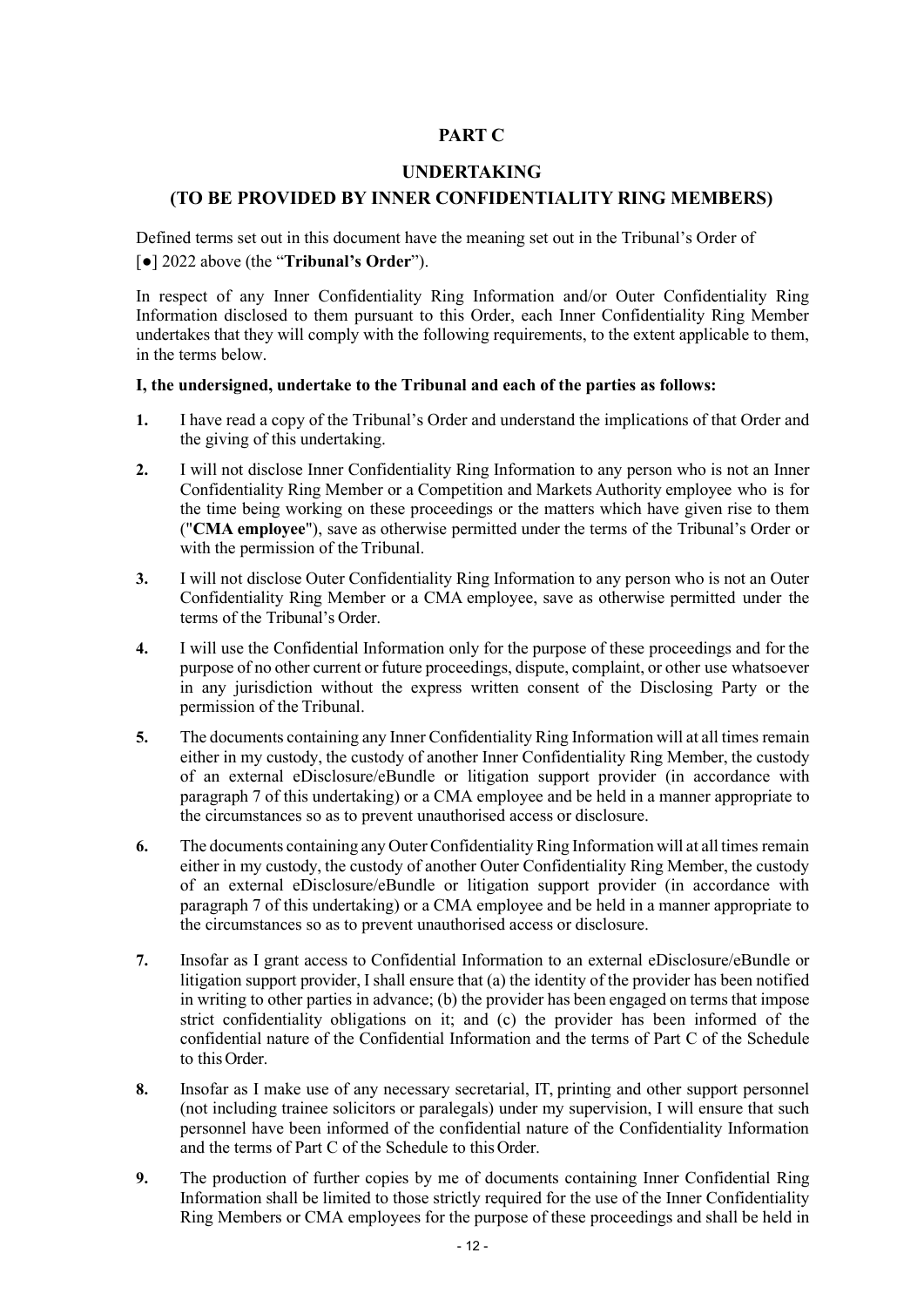accordance with paragraph 4 of thisundertaking.

- **10.** The production of further copies by me of documents containing Outer Confidential Ring Information shall be limited to those strictly required for the use of the Outer Confidentiality Ring Members or CMA employees for the purpose of these proceedings and shall be held in accordance with paragraph 4 of thisundertaking.
- **11.** All copies of Confidential Information which are within my control will be returned to the Disclosing Party or destroyed by the receiving party at the conclusion of the proceedings; copies of documents containing Confidential Information in electronic form will where reasonably possible be returned, or where that is not reasonably possible will be securely disposed of insofar as technologically possible or rendered inaccessible from any computer systems, disk or device so that the Confidential Information is not readily available to any person.
- **12.** Save that none of the requirements listed above shall prevent Relevant Individuals from:
	- **i.** disclosing to a person advised by them Confidential Information which such person has already legitimately seen.
	- **ii.** taking any action which has been authorised in writing by the relevant Disclosing Party, or complying with any regulatory requirement in relation to their profession (or individual or firm professional indemnity insurance requirement or practice, provided that relevant documents containing Confidential Information are always retained securely and only disclosed on terms respecting the confidentiality of the information contained therein) or that they are required to take by any applicable law or by a court of competent jurisdiction.

Name:

[Firm] OR [Company] OR [Establishment]:

[Legal qualification] OR [Role / Job title]: IF

APPLICABLE [Professional regulator]:

Signed:

Date: []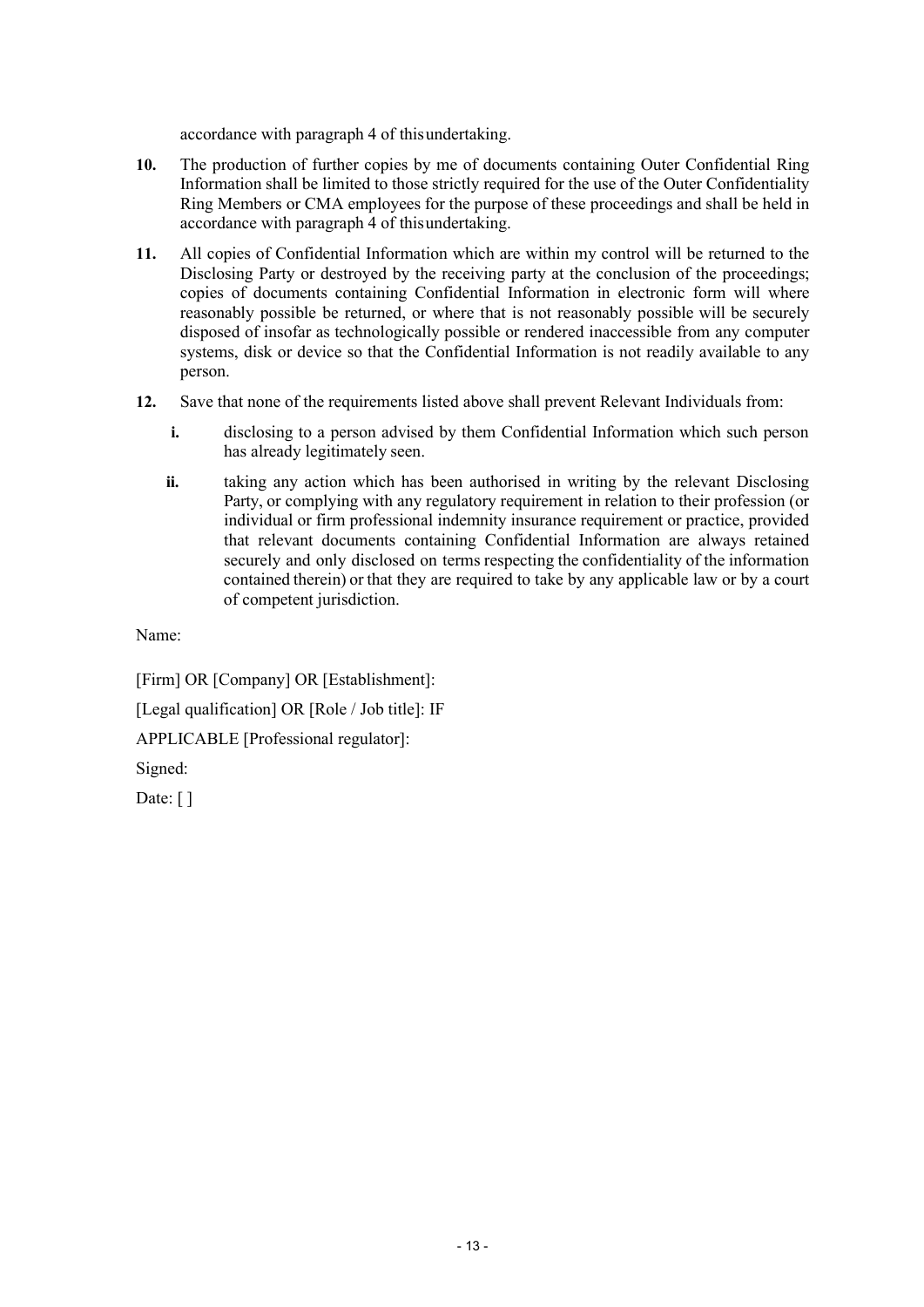## **PART D**

### **UNDERTAKING**

# **(TO BE PROVIDED BY OUTER CONFIDENTIALITY RING MEMBERS)**

Defined terms set out in this document have the meaning set out in the Tribunal's Order of [●] 2022 above (the "**Tribunal's Order**").

In respect of any Outer Confidentiality Ring Information disclosed to them pursuant to this Order, each Outer Confidentiality Ring Member undertakes that they will comply with the following requirements, to the extent applicable to them, in the terms below.

#### **I, the undersigned, undertake to the Tribunal and each of the Parties as follows:**

- **1.** I have read a copy of the Tribunal's Order and understand the implications of that Order and the giving of this undertaking.
- **2.** I will not disclose Outer Confidentiality Ring Information to any person who is not an Outer Confidentiality Ring Member or a Competition and Markets Authority employee who is for the time being working on these proceedings or the matters which have given rise to them ("**CMA employee**"), save as otherwise permitted under the terms of the Tribunal's Order or with the permission of the Tribunal.
- **3.** I will use the Confidential Information only for the purpose of these proceedings and for the purpose of no other current or future proceedings, dispute, complaint, or other use whatsoever in any jurisdiction without the express written consent of the Disclosing Party or the permission of the Tribunal.
- **4.** The documents containing any Outer Confidentiality Ring Information will at all times remain either in my custody, the custody of another Outer Confidentiality Ring Member, the custody of an external eDisclosure/eBundle or litigation support provider (in accordance with paragraph 5 of this undertaking) or a CMA employee and be held in a manner appropriate to the circumstances so as to prevent unauthorised access or disclosure.
- **5.** Insofar as I grant access to Confidential Information to an external eDisclosure/eBundle or litigation support provider, I shall ensure that (a) the identity of the provider has been notified in writing to other parties in advance; (b) the provider has been engaged on terms that impose strict confidentiality obligations on it; and (c) the provider has been informed of the confidential nature of the Confidential Information and the terms of Annex D of the Schedule to thisOrder.
- **6.** Insofar as I make use of any necessary secretarial, IT, printing and other support personnel (not including trainee solicitors or paralegals) under my supervision, I will ensure that such personnel have been informed of the confidential nature of the Confidentiality Information and the terms of Part D of the Schedule of thisOrder.
- **7.** The production of further copies by me of documents containing Outer Confidential Ring Information shall be limited to those strictly required for the use of the Outer Confidentiality Ring Members or CMA employees for the purpose of these proceedings and shall be held in accordance with paragraph 3 of thisundertaking.
- **8.** All copies of Confidential Information which are within my control will be returned to the Disclosing Party or destroyed by the receiving party at the conclusion of the proceedings; copies of documents containing Confidential Information in electronic form will where reasonably possible be returned, or where that is not reasonably possible will be securely